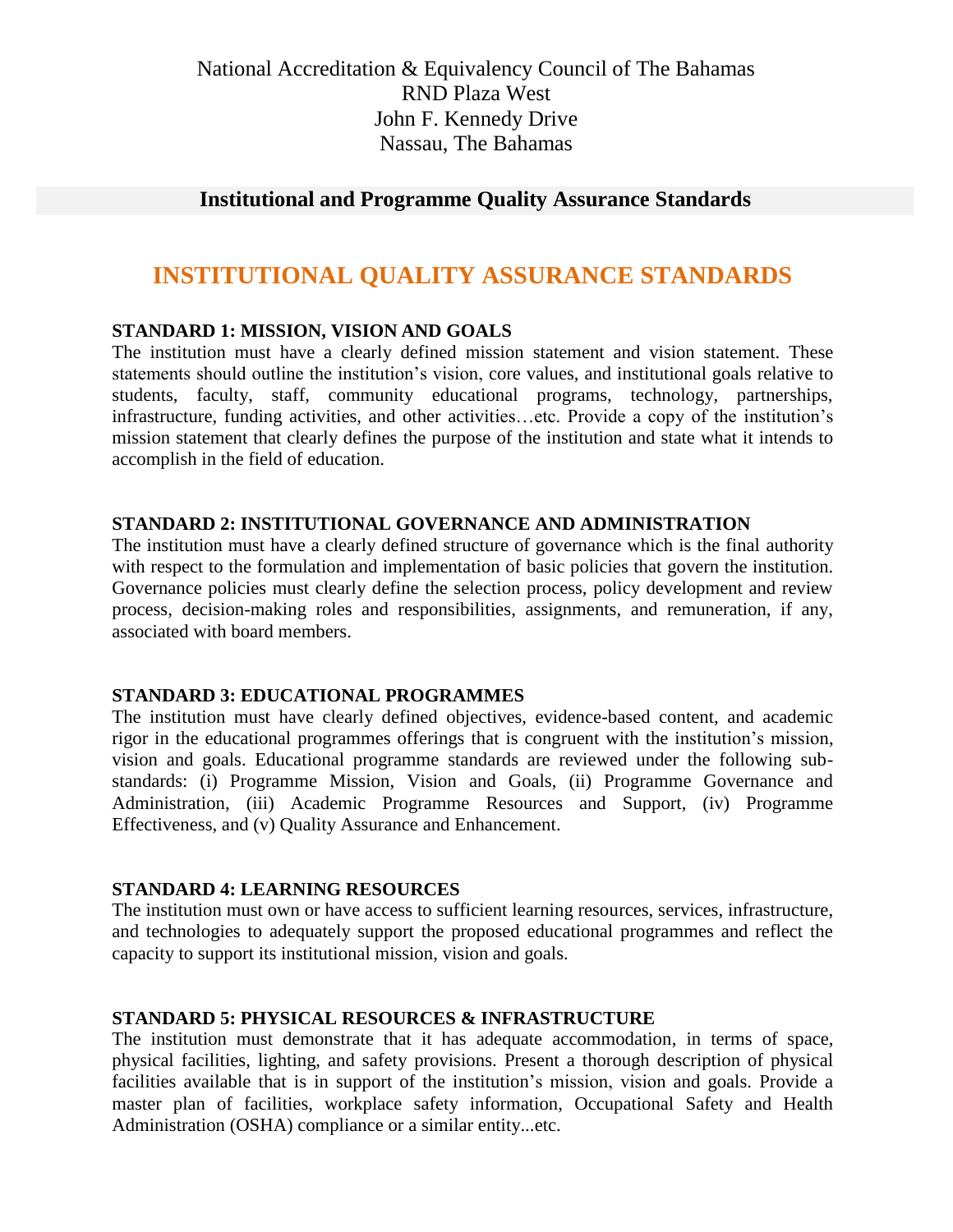National Accreditation & Equivalency Council of The Bahamas RND Plaza West John F. Kennedy Drive Nassau, The Bahamas

# **Institutional and Programme Quality Assurance Standards**

# **INSTITUTIONAL QUALITY ASSURANCE STANDARDS**

# **STANDARD 6: HUMAN RESOURCES**

The institution has sufficient instructional, administrative, and support staff with the requisite qualifications and experience appropriate for their tasks that fulfills the institution's mission, vision and goals.

## **STANDARD 7: FINANCIAL RESOURCES**

The institution must present a financial plan for at least three (3) years, including future budget projections. Present the institution's two (2) most recent independently audited financial statements in the support of the institution's mission, vision and goals.

#### **STANDARD 8: STUDENT SERVICES & CO-CURRICULAR ACTIVITIES**

The institution must present evidence based data and information on the student population that highlights how the institution's mission, vision and goals supports its student body through academic services and co-curricular activities from the point of enrolment to graduation, and with alumni services.

#### **STANDARD 9: STRATEGIC PLANNING AND INSTITUTIONAL EFFECTIVENESS**

The institution must have a comprehensive institutional-wide strategic plan linked to its mission, vision and goals that outlines all ongoing organizational management activites. Include the operational plans and quality assurance plans of all units/departments. Assessment and evaluation activities for institutional effectiveness should also be outlined.

## **STANDARD 10: PROGRAMME & INSTITUTIONAL OUTCOMES (ANNUAL REPORT)**

The institution must submit a comprehensive annual report outlining evidence-based data and information concerning programme and the institutional data, organizational activities, and financial performance from the preceding year.